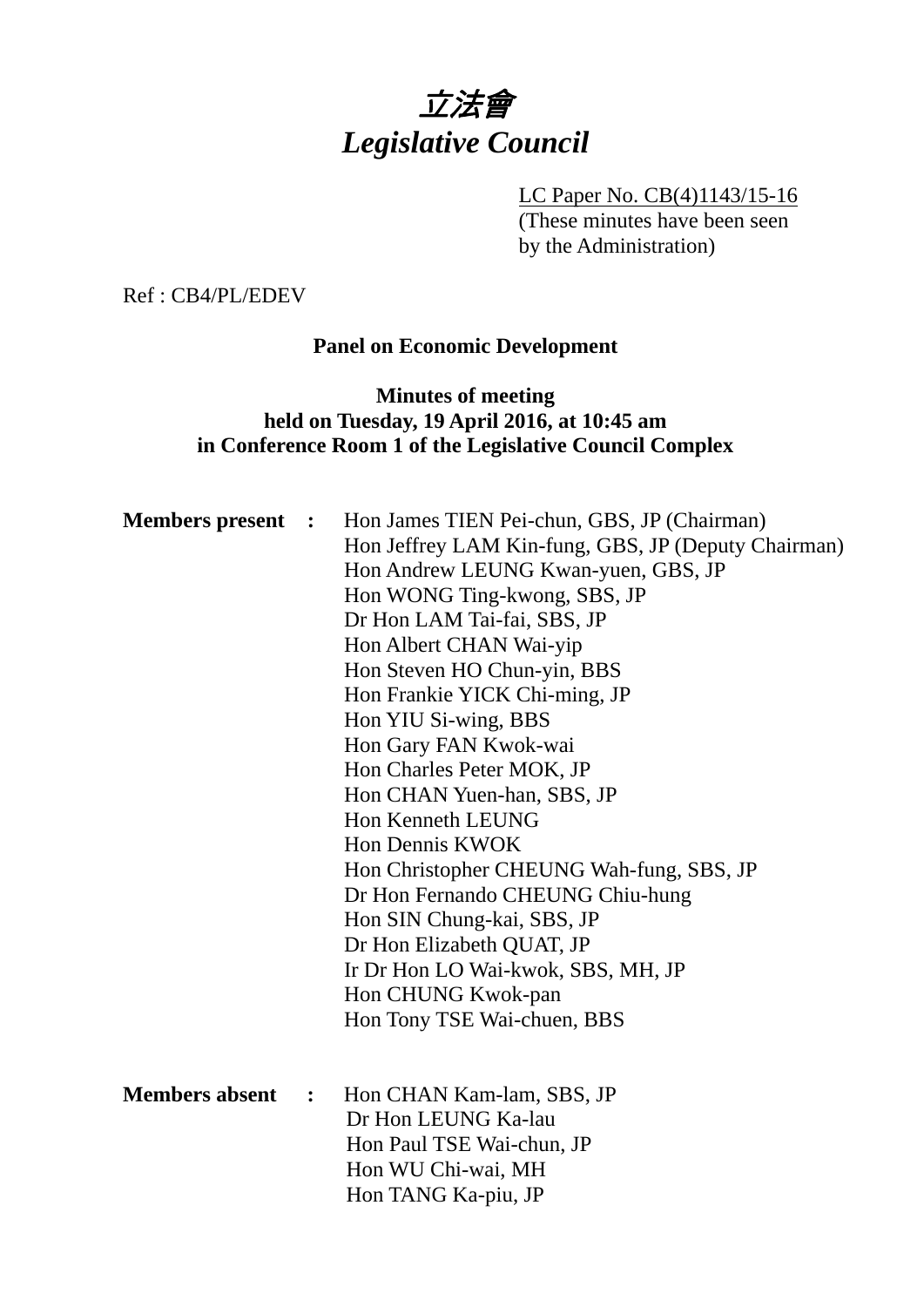- 2 -

**attending** 

**Public Officers :** Agenda item IV

Financial Services and the Treasury Bureau

Mr Gary POON Principal Assistant Secretary for Financial Services and the Treasury (Treasury) (Revenue)

Civil Aviation Department

Mr Kevin CHOI Deputy Director (Special Duties)

Mr Stewart SHUM Chief Treasury Accountant

Mr Cliff TSE Senior Treasury Accountant

Agenda item V

Transport and Housing Bureau

Miss Joey LAM, JP Deputy Secretary for Transport and Housing (Transport)5

Ms Louisa YAN Principal Assistant Secretary for Transport and Housing (Transport)10

Marine Department

Mr YU Ying-wai Assistant Director/Multi-lateral Policy (Acting)

Mr HO Wing-hong Chief, Marine Accident Investigation and Shipping Security Policy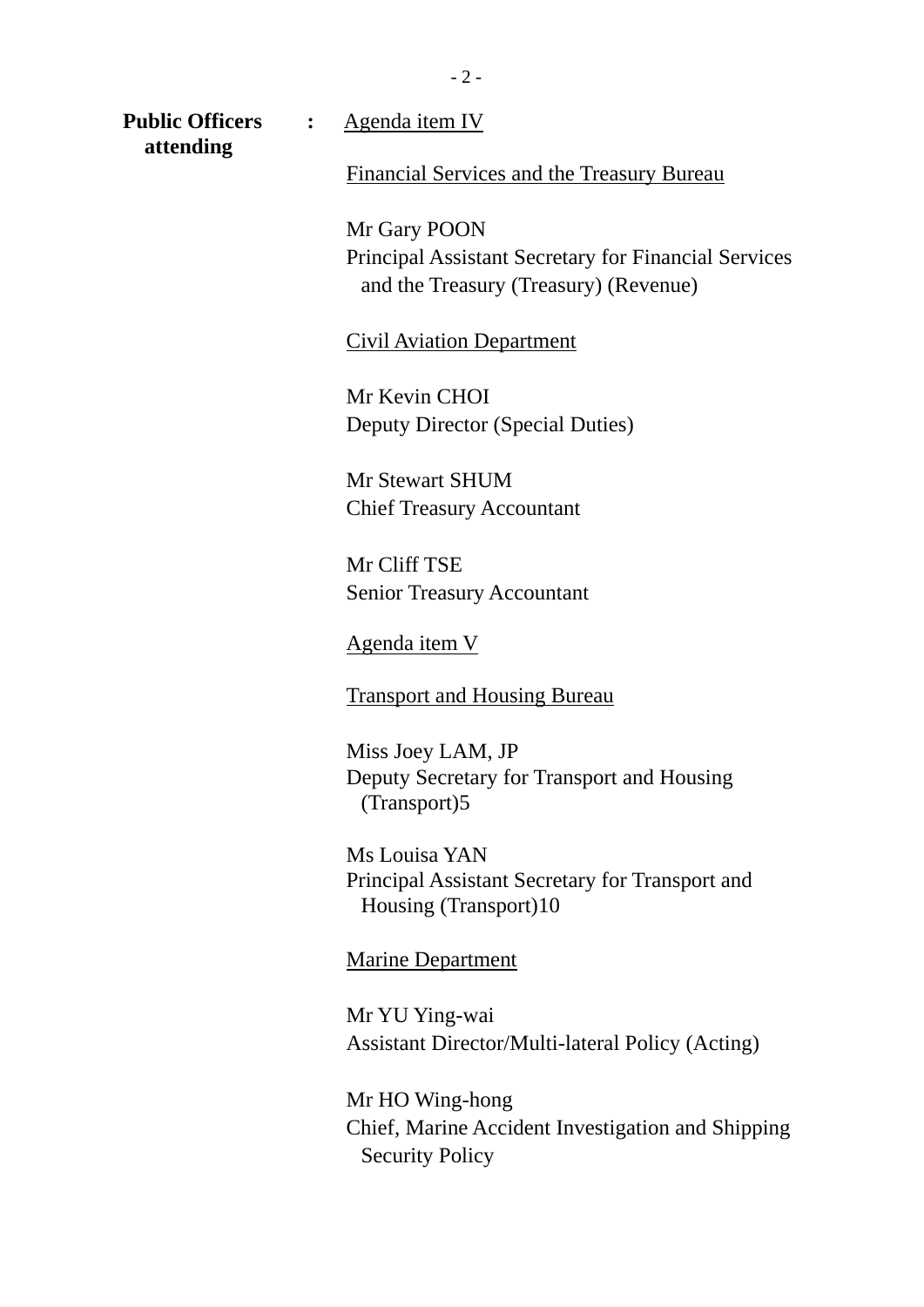|                             | Mr SHI Qiang                                                             |  |
|-----------------------------|--------------------------------------------------------------------------|--|
|                             | Senior Surveyor of Ships/Technical Policy 1                              |  |
|                             |                                                                          |  |
|                             | Agenda item VI                                                           |  |
|                             |                                                                          |  |
|                             | <b>Transport and Housing Bureau</b>                                      |  |
|                             |                                                                          |  |
|                             | Miss Joey LAM, JP                                                        |  |
|                             | Deputy Secretary for Transport and Housing                               |  |
|                             | (Transport)5                                                             |  |
|                             |                                                                          |  |
|                             | Ms Louisa YAN                                                            |  |
|                             | Principal Assistant Secretary for Transport and<br>Housing (Transport)10 |  |
|                             |                                                                          |  |
|                             | <b>Marine Department</b>                                                 |  |
|                             |                                                                          |  |
|                             | Mr LAI Chi-tung                                                          |  |
|                             | <b>Assistant Director/Port Control</b>                                   |  |
|                             |                                                                          |  |
|                             |                                                                          |  |
| <b>Clerk in attendance:</b> | Ms Shirley CHAN                                                          |  |
|                             | Chief Council Secretary (4)5                                             |  |
|                             |                                                                          |  |
|                             |                                                                          |  |
| <b>Staff in attendance:</b> | Ms Anki NG                                                               |  |
|                             | Senior Council Secretary (4)5                                            |  |
|                             | Ms Lauren LI                                                             |  |
|                             | Council Secretary (4)5                                                   |  |
|                             |                                                                          |  |
|                             | Ms Zoe TONG                                                              |  |
|                             | Legislative Assistant (4)5                                               |  |
|                             |                                                                          |  |

# Action

# **I. Confirmation of minutes of meeting**

| (LC Paper No. $CB(4)861/15-16$ | — Minutes of policy briefings cum |
|--------------------------------|-----------------------------------|
|                                | meeting on 26 January 2016)       |

The minutes of policy briefings cum meeting on 26 January 2016 were confirmed.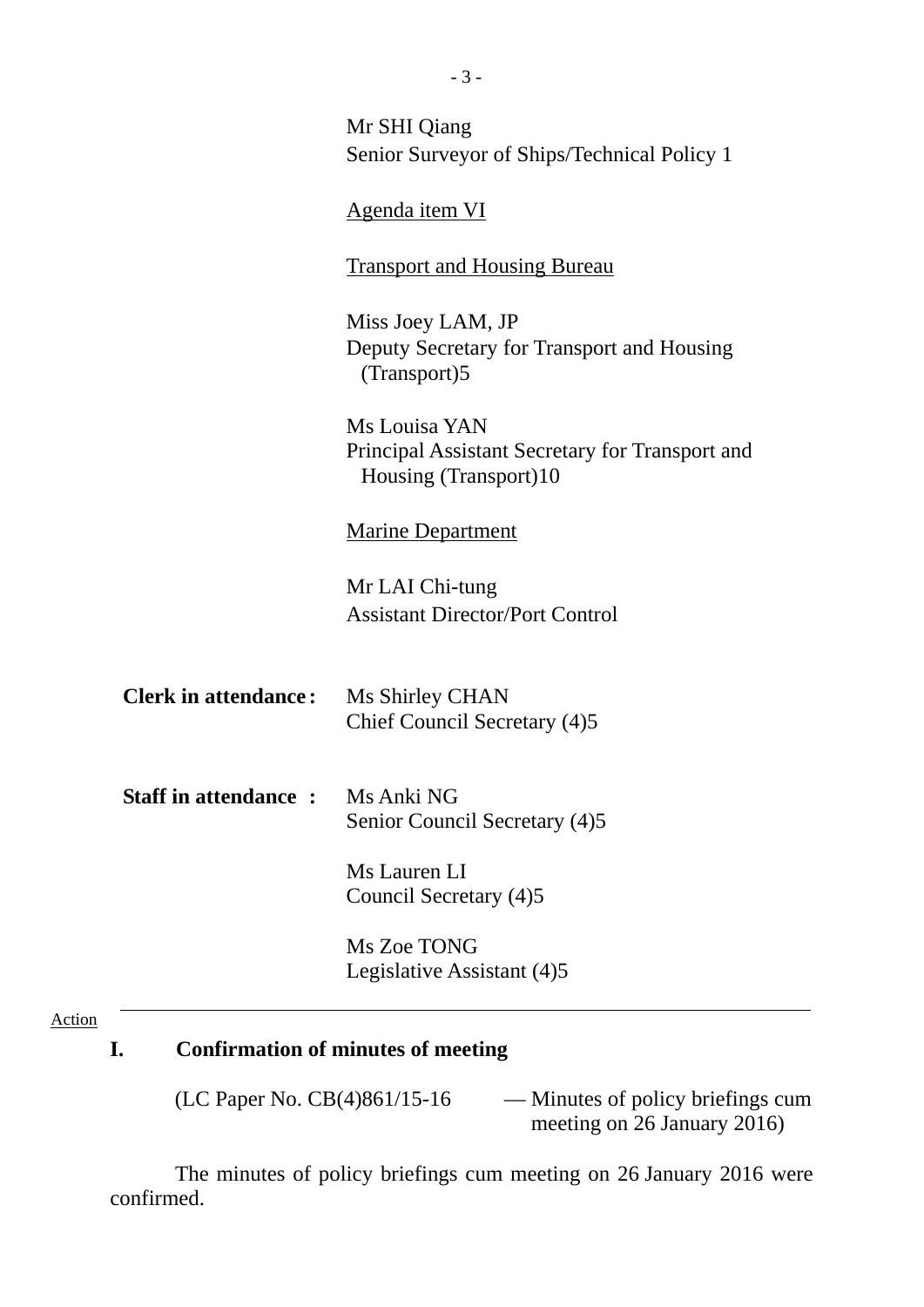| П. | Information papers issued since the last regular meeting        |                                                                                                                                                                                                                                                                                                                                                      |
|----|-----------------------------------------------------------------|------------------------------------------------------------------------------------------------------------------------------------------------------------------------------------------------------------------------------------------------------------------------------------------------------------------------------------------------------|
|    | $(LC$ Paper No. $CB(4)802/15-16(01)$ — Submission from the      | Joint<br>Alliance of Public<br>Cargo<br>Working Area dated 24 March<br>2016 on outcome of the review<br>on Public Cargo Working Areas<br>(Chinese version only)<br>(Restricted to members only)                                                                                                                                                      |
|    | LC Paper No. $CB(4)817/15-16(01)$ — Administration's paper      | on<br>tables and graphs showing the<br>import and retail prices of<br>major oil products from<br>March 2014 to February 2016                                                                                                                                                                                                                         |
|    | LC Paper No. $CB(4)859/15-16(01)$ — Letter from Hon             | <b>WONG</b><br>Yuk-man dated 6 April 2016<br>addressed to the Public<br>Accounts Committee on the<br>new Air Traffic Control System<br>(Chinese version only)                                                                                                                                                                                        |
|    | LC Paper No. $CB(4)860/15-16(01)$ — Letter from Hon TANG Ka-piu | dated 6 April 2016 on provision<br>$\mathcal{C}$ and $\mathcal{C}$ and $\mathcal{C}$ and $\mathcal{C}$ and $\mathcal{C}$ and $\mathcal{C}$ and $\mathcal{C}$ and $\mathcal{C}$ and $\mathcal{C}$ and $\mathcal{C}$ and $\mathcal{C}$ and $\mathcal{C}$ and $\mathcal{C}$ and $\mathcal{C}$ and $\mathcal{C}$ and $\mathcal{C}$ and $\mathcal{C}$ and |

of a mandatory cooling-off period for consumer contracts involving pre-payment for services (Chinese version only))

2. Members noted the above papers issued since the last regular meeting.

#### **III. Items for discussion at the next meeting**

 $(LC$  Paper No.  $CB(4)850/15-16(01)$  — List of outstanding items for discussion

LC Paper No.  $CB(4)850/15-16(02)$  — List of follow-up actions)

3. Members agreed to discuss the item on "Implementation of the Trade Descriptions (Unfair Trade Practices) (Amendment) Ordinance 2012" at the next regular meeting scheduled for Monday, 23 May 2016 at 10:45 am.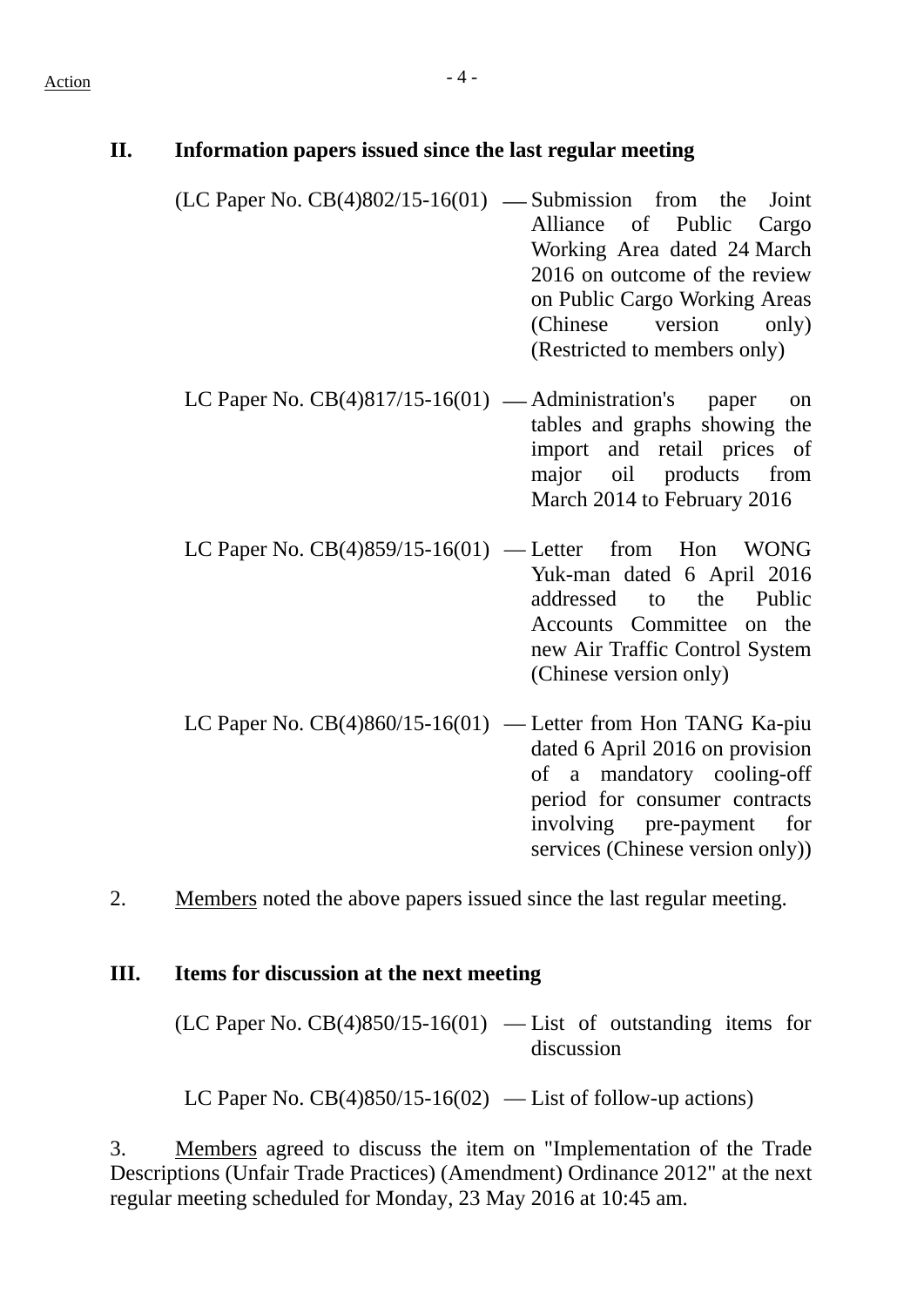4. The Chairman said that members could inform the Clerk if they wished to propose any discussion items.

#### **IV. Refunding of Air Passenger Departure Tax**

| $(LC$ Paper No. $CB(4)850/15-16(03)$ — Administration's paper on air | passenger departure tax                                                                                                            |
|----------------------------------------------------------------------|------------------------------------------------------------------------------------------------------------------------------------|
|                                                                      | LC Paper No. $CB(4)850/15-16(04)$ — Paper on the air passenger<br>departure tax prepared by the<br>Legislative Council Secretariat |

(background brief)

LC Paper No. CB(4)258/15-16(01) — Letter from Hon SIN Chung-kai dated 23 October 2015 addressed to the Panel on Financial Affairs on refunding of air passenger departure tax by airlines (Chinese version only))

#### Presentation by the Administration

5. At the invitation of the Chairman, Principal Assistant Secretary for Financial Services and the Treasury (Treasury) (Revenue) ("PAS(Tsy)") briefed members on the requirements under the Air Passenger Departure Tax Ordinance (Cap. 140) ("the Ordinance") for collection and refund of air passenger departure tax ("APDT"). With the aid of power-point presentation material, Chief Treasury Accountant of the Civil Aviation Department ("CTA") briefed members on the practical arrangements for collection of APDT, the refund arrangement for passengers who had paid APDT but eventually did not depart Hong Kong by air, and the way forward for drawing up clear guidelines for airlines to follow in making APDT refund. Details of the presentations were set out in the Administration's paper (LC Paper No. CB(4)850/15-16(03)).

(*Post-meeting note*: The power-point presentation material provided by the Administration was issued to members vide LC Paper No. CB(4)898/15-16(01) on 19 April 2016.)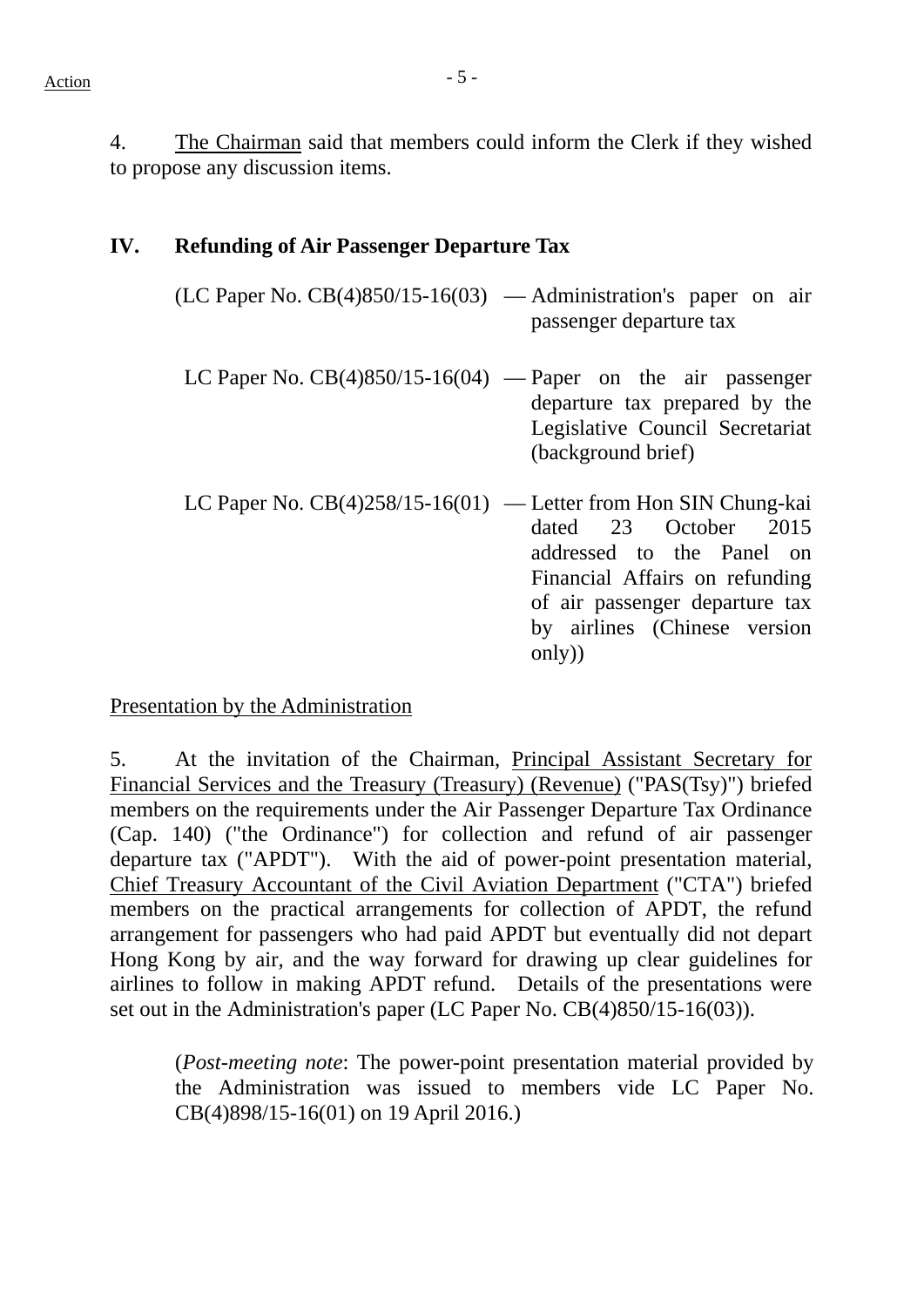#### Discussion

# *Arrangements for collecting and refunding APDT*

6. Given that there were many channels nowadays for consumers to purchase air tickets, Mr Jeffrey LAM enquired about the detailed arrangement for collection of APDT by airlines, the mechanism for monitoring airlines paying the collected APDT to the Government and if any cases of omission were found in receiving the collected APDT.

7. Deputy Director (Special Duties) ("DD/SD") of the Civil Aviation Department ("CAD") advised that APDT was in practice collected by airlines together with the airfare upon selling of air tickets via various channels, and airlines were required to deposit the amount of APDT collected in a bank account designated by CAD. Airlines were required to submit to CAD monthly APDT returns reporting on the number of departing passengers carried on their flights, and the amount of APDT collected which should be made payable to the Government. CAD would check and verify the APDT returns submitted by airlines, and conduct random checks on the number of departing passengers on flights to see whether they were consistent with the information reported in the APDT returns. So far, it had not detected any non-compliance in the random checks previously conducted.

8. Pointing out that the Administration should safeguard the interests of consumers, Miss CHAN Yuen-han enquired if the Administration had adopted any measures to ensure that airlines would comply with the requirement under section 14(1) of the Ordinance that APDT paid to an operator by a passenger who did not depart by air from Hong Kong on the occasion in respect of which he had paid the tax should be refunded by the operator prior to the survey conducted by the Consumer Council in 2015.

9. DD/SD responded that CAD had all along been reminding airlines that they were required to make full refund of APDT to the passengers under the above circumstances, and that they were not allowed to impose any charge for the refund of APDT. So far, CAD had only received 10 complaint cases from 2006 to 2015 about airlines not making APDT refund or collecting handling charge when making refund. In all these 10 cases, CAD had followed up with the airlines involved, and the passengers concerned eventually received full APDT refund from the airlines. The Administration would keep monitoring the situation.

10. Mr Jeffrey LAM and Mr Kenneth LEUNG enquired about the arrangement for airlines making APDT refund. CTA advised that refund applications were generally made at the point of sale of the air tickets and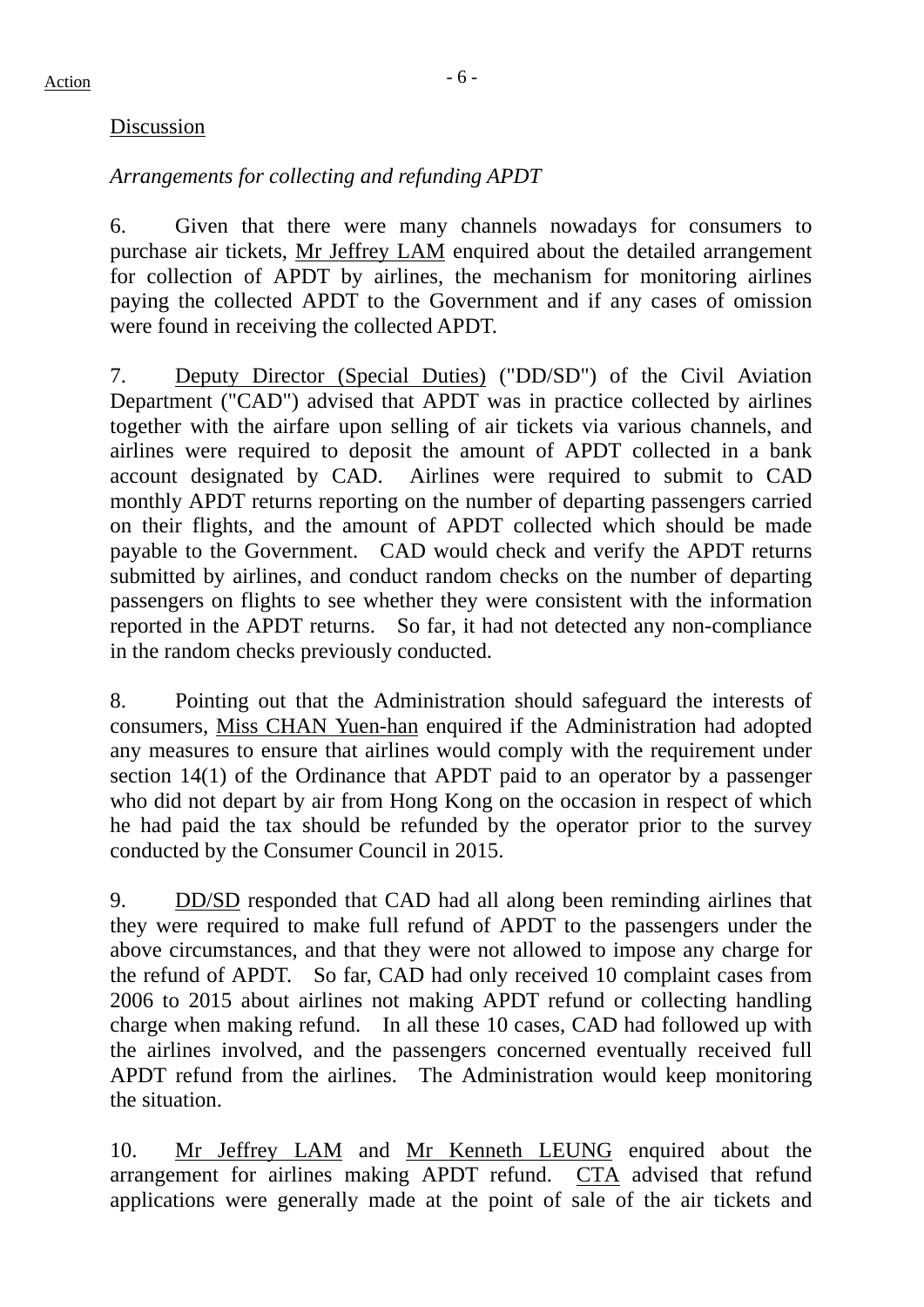Admin

individual airlines and their agents might have different APDT refund arrangements. PAS(Tsy) supplemented that APDT refund was generally arranged together with airfare refund by airlines to the passengers concerned.

11. Mr Kenneth LEUNG expressed concern about the processing time for APDT refund and suggested that the Administration should require airlines to make performance pledges on the processing time for making such refund. He also suggested that CAD should announce the names of the airlines if a certain percentage of their APDT refunds were not made in accordance with their performance pledges. DD/SD advised that the working group set up by CAD and the Board of Airline Representatives in Hong Kong ("Working Group") would consider the suggestions put forward by Mr LEUNG.

12. Mr Albert CHAN requested the Administration to disclose more information about airlines' refund arrangements, including the names of the airlines which took a long time to make refund. DD/SD responded that the existing mechanism was put in place to verify the number of departing passengers carried on airlines flights and the amount of APDT collected by them and payable to the Government, so as to protect the Government revenue and ensure that APDT was collected from each passenger departing by air. As for the information on airlines' APDT refund arrangements, CAD had been collecting relevant information from airlines and would disclose it as necessary upon receipt of their responses.

13. Dr LAM Tai-fai opined that the information on the amount of APDT collected by airlines from passengers who eventually did not depart from Hong Kong by air was payable to the passengers and should have been clearly reflected in airlines' audited financial statements, and hence readily available. Dr LAM asked the Administration to provide information in tabulated form on such amount, and the amount of APDT that had not been refunded to such passengers by airlines since APDT was collected by airlines upon the sale of air tickets in 1998. The Administration undertook to check with the airlines whether they kept such information, and would provide the relevant information if available.

#### *Retention of unclaimed APDT by airlines*

14. Mr SIN Chung-kai enquired whether the unclaimed APDT were currently retained by the Administration or the airlines concerned. Noting that CAD had implemented various measures to ensure compliance of airlines with the statutory requirements when making APDT refund, he expressed concern about the effectiveness of these measures and whether all APDT refunds would be made properly upon applications in future.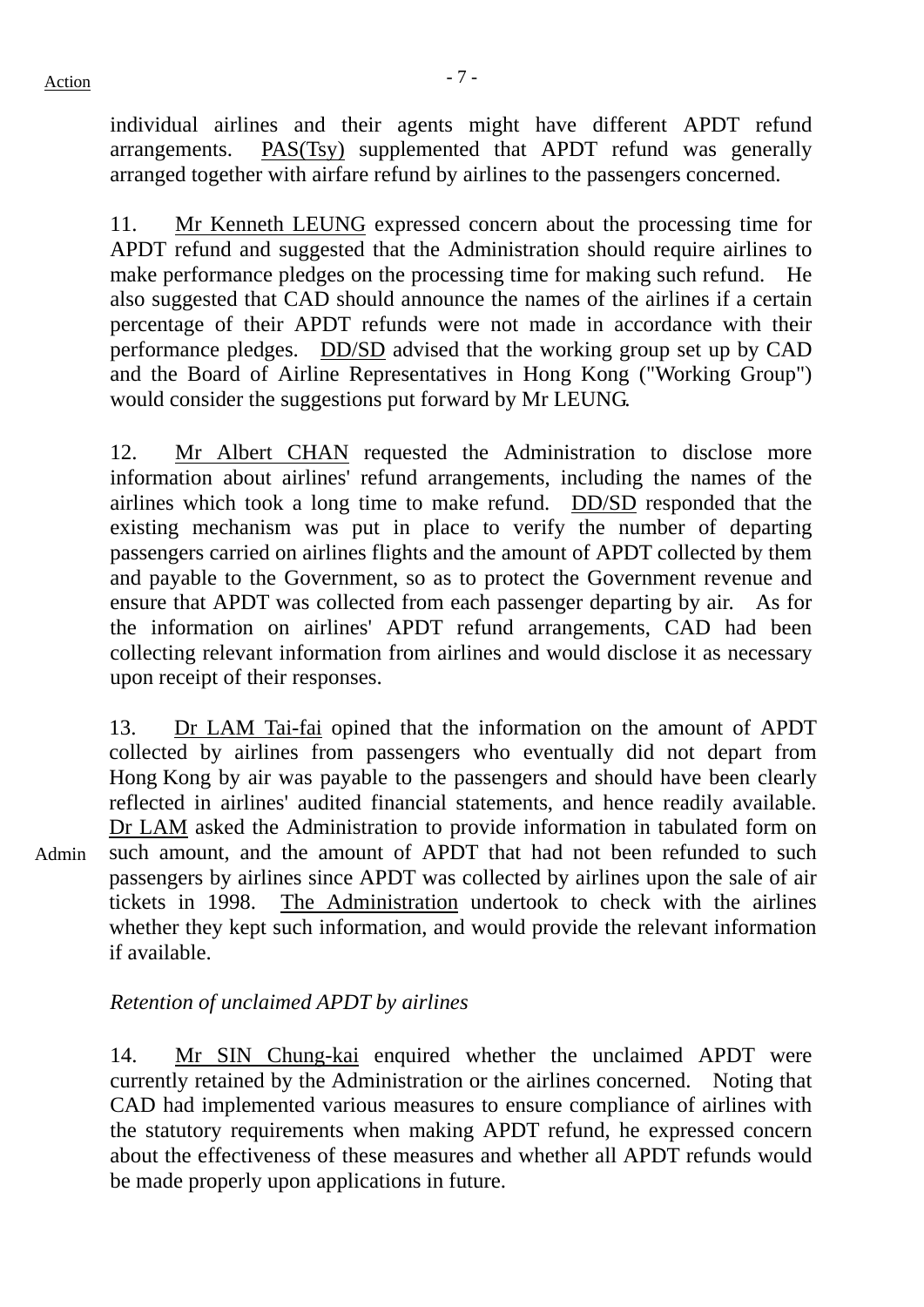15. DD/SD advised that the APDT that had not been refunded to passengers were currently retained by the relevant airlines whereas only the APDT paid by passengers who had already departed by air would be transferred to the Government. CAD would collect more information from the airlines on this matter and work out the enhanced refund arrangement with airlines through the Working Group. Mr SIN expressed grave concern about the retention of unclaimed APDT by the airlines and urged the Administration to take appropriate action to retrieve the APDT retained by the airlines. The Chairman urged CAD to work with airlines on improving the refund arrangement.

16. Mr YIU Si-wing considered that instead of just the 10 complaint cases received by CAD, airlines or travel agents failing to make APDT refund or collecting handling charge when making such refunds was probably a more common problem in reality. He suggested that the Administration should urge airlines to enhance the refund arrangement by, for example, standardizing the application channels and processing time, say within six weeks, for refund applications. DD/SD advised that the Working Group would consider the suggestions put forward by Mr YIU, and develop appropriate guidelines on application channels and processing time for APDT refund for the airlines to follow.

17. Opining that the Administration had not monitored closely the refund of APDT by airlines in the past, Mr CHUNG Kwok-pan enquired about the amount of unclaimed APDT, the amount of handling charge collected by airlines when making previous APDT refunds, and whether there was a time limit for claiming APDT refund.

18. DD/SD advised that as long as the passengers did not depart from Hong Kong by air, they should not be charged for the APDT and, in accordance with the Ordinance, any paid APDT should be refunded by the operator without imposing a charge. To enhance public awareness, the Administration would step up publicity on the entitlement to APDT refund and the relevant application and complaint channels. It would also review the information provided by airlines on APDT refund and work out the future refund arrangement in the Working Group platform, taking into account members' suggestions, in a timely manner. He added that the Administration would request airlines to make refund of the handling charge in case any had been collected by airlines when making previous APDT refunds.

#### *Penalties on retention of APDT*

19. Mr SIN Chung-kai enquired whether the Ordinance provided for penalties against airlines not making APDT refund to passengers as appropriate, and if any penalty had been imposed on the airlines involved in the complaint cases.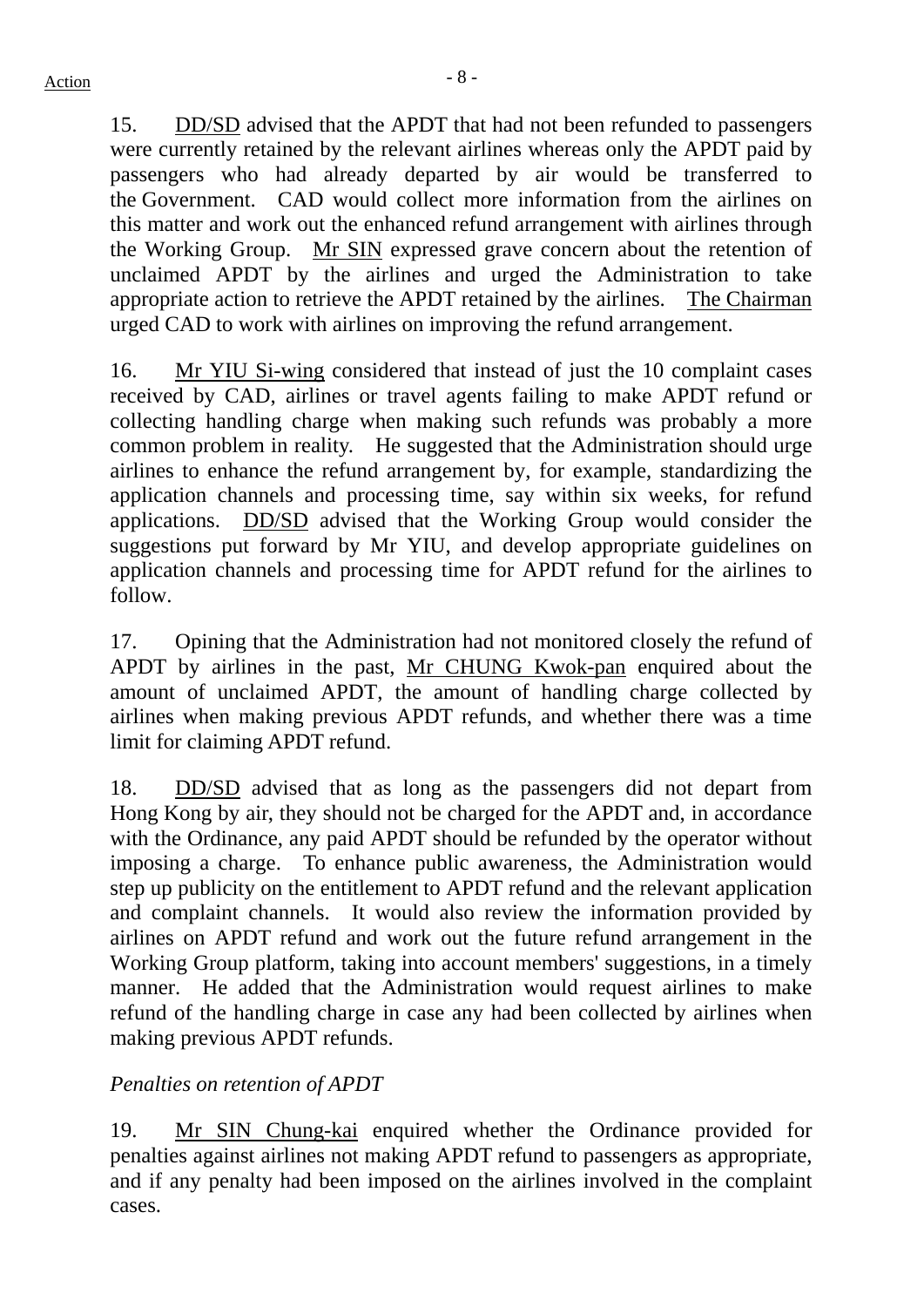20. DD/SD advised that under the Ordinance, penalties would be imposed if an operator failed to maintain proper records or furnish returns to the Director-General of CAD ("the Director") giving details of passengers and aircraft departures, and such other information relating to the collection of APDT or the APDT collected as the Director might require. However, there was no express provision in the Ordinance for imposing penalties on operators not refunding APDT to the relevant passengers. CAD would keep liaising with the aviation industry on the procedures of refund arrangement and monitor the situation. If the situation deteriorates, the Administration would consider taking further measures, including the need to resort to amending the law to impose penalties on airlines which were found incompliant with the requirements.

21. PAS(Tsy) added that, under the current Ordinance, CAD already had the power to require airlines to regularly furnish returns giving details of passengers and aircraft departures and other information relating to APDT collection, which could cover additional information on APDT refund made by airlines (including information on passengers who had not departed from Hong Kong after buying air tickets and paying APDT to the airlines). This would enable CAD to strengthen the monitoring of airlines in making APDT refund to the passengers concerned.

22. Mr YIU Si-wing and Miss CHAN Yuen-han expressed concern about the lack of penalties imposed on airlines which did not make APDT refund to the passengers concerned. Mr YIU suggested that CAD could impose a fine or announce the names of the airlines which did not make APDT refund according to the requirements. The Chairman supported announcing the names of the non-complying airlines so as to step up the deterrent effect against non-compliance. DD/SD undertook that on receipt of further information from airlines regarding their refund arrangements, CAD would consider the need of imposing appropriate penalties on airlines for not refunding APDT in accordance with the statutory requirements.

23. Mr Albert CHAN sought advice from the Panel's legal adviser on whether airlines not refunding APDT to the passengers concerned in accordance with the statutory requirements under the Ordinance constituted a criminal offence. The Chairman instructed the Clerk to relay Mr CHAN's request to the Panel's legal adviser for written advice.

(*Post-meeting note*: The legal advice provided by the Legal Service Division was issued to members vide LC Paper No. CB(4)1146/15-16(01) on 21 June 2016.)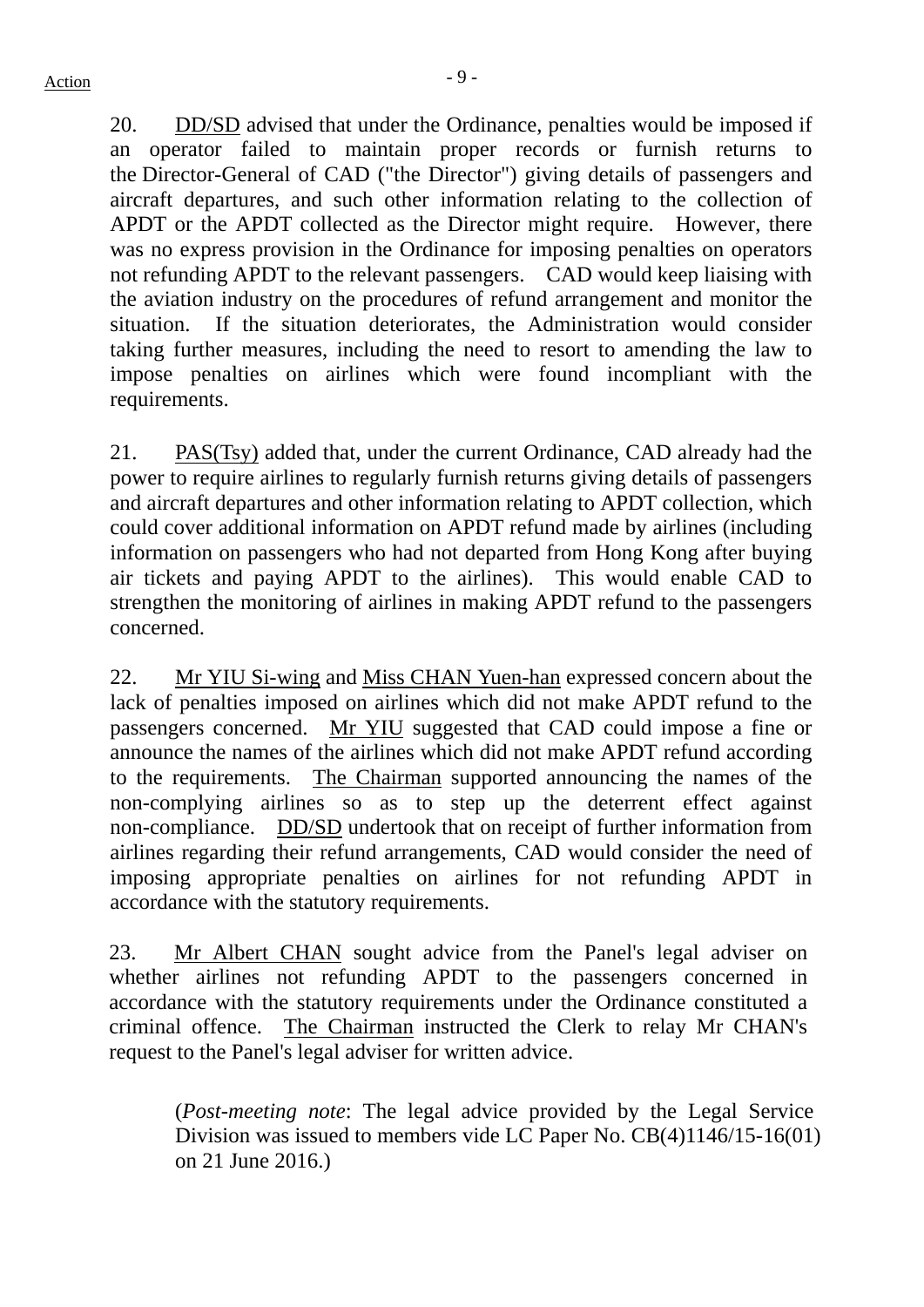## *Others*

24. In response to Mr CHUNG Kwok-pan's further enquiry, DD/SD advised that the Airport Construction Fee ("ACF") would be collected for the new three-runway system project pursuant to the Airport Authority Ordinance (Cap. 483), while APDT was collected in accordance with the Ordinance which was a separate piece of legislation. That said, CAD would share with the Transport and Housing Bureau and the Airport Authority Hong Kong the APDT collection and refund arrangements for their reference with respect to ACF. On the enquiry on the use of the APDT collected, PAS(Tsy) said that similar to other kinds of tax, APDT received was credited to the Government's general revenue for meeting public expenditure on various areas.

#### Conclusion

25. The Chairman invited the Administration to take note of members' various concerns raised at the meeting.

# **V. Incorporating in local legislation the latest standards of the International Maritime Organization**

| (LC Paper No. $CB(4)850/15-16(05)$ | — Administration's paper on      |
|------------------------------------|----------------------------------|
|                                    | incorporating in local           |
|                                    | legislation the latest standards |
|                                    | of the International Maritime    |
|                                    | Organization)                    |

#### Presentation by the Administration

26. At the invitation of the Chairman, Deputy Secretary for Transport and Housing (Transport)5 ("DSTH") introduced the proposed legislative amendments to incorporate in local legislation the requirements set out in the International Convention on Standards of Training, Certification and Watchkeeping for Seafarers, ("STCW Convention") and the International Convention for the Safety of Life at Sea ("SOLAS") adopted by the International Maritime Organization ("IMO"). Details of the presentation were set out in the Administration's paper (LC Paper No. CB(4)850/15-16(05)).

#### Discussion

# *Implementation of international requirements*

27. The Chairman enquired about the timing of IMO adopting the amendments to the STCW Convention and SOLAS in question. DSTH advised that IMO adopted a major revision to the STCW Convention in 2010,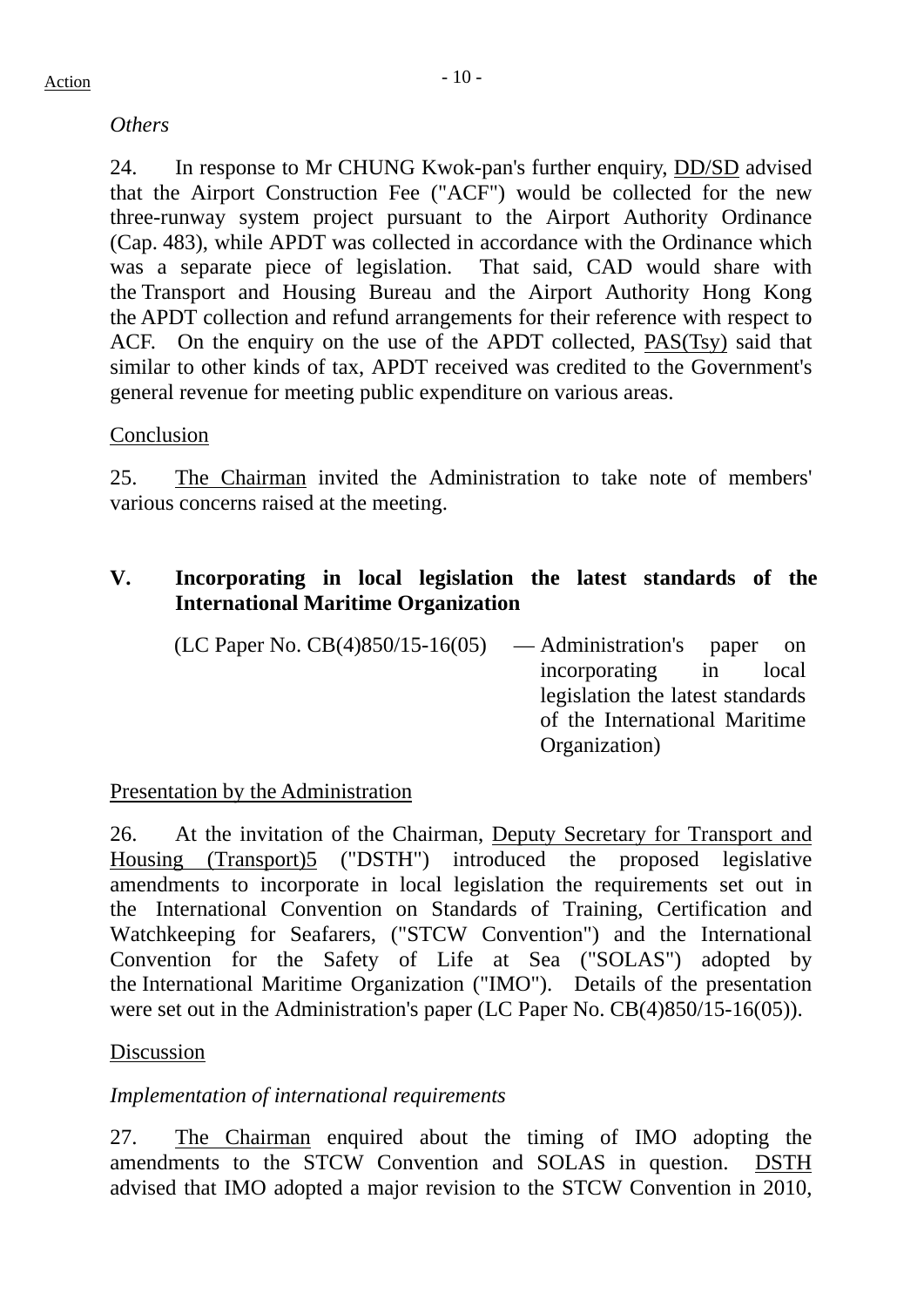commonly known as the "Manila Amendments", to keep training standards in tandem with new technological and operational requirements. The Manila Amendments entered into force on 1 January 2012, with a five-year transitional period ending on 1 January 2017 by which seafarers must be certified and trained according to the new standards. Regarding the requirement for verifying the gross mass of cargoes ("VGM") under SOLAS, Senior Surveyor of Ships, Technical Policy 1 of MD ("SS/MD") advised that IMO adopted such requirement in November 2014.

28. The Chairman expressed concern about the delay in incorporating the said international requirements in local legislation. Mr Frankie YICK expressed a similar concern. DSTH advised that the Marine Department ("MD") had taken administrative measures to notify the shipping industry of the amendments concerned and ocean-going vessels had been in compliance with the SOLAS requirements (except the new VGM requirement which would come into operation globally from 1 July 2016). Failure to incorporate these latest requirements into local legislation might lead to detention or more frequent inspection of Hong Kong registered vessels by other Convention countries.

#### *Requirement on verifying the gross mass of cargoes*

29. Mr Frankie YICK noted that under the new VGM requirement, shippers would be required to verify the gross mass of cargoes before loading the packed containers on board. He relayed the grave concern of the industry about the enforcement actions to be taken on packed containers transshipped from the Mainland and the logistics problems brought about if the weight of constituent packages, cargoes and load of the transshipment containers should be re-verified in Hong Kong. He was also worried if these issues could be resolved by 1 July 2016 when the VGM requirement came into effect.

30. DSTH advised that MD had started to discuss with the industry about the VGM requirement since 2013. To facilitate the industry to meet with the requirement, MD would brief stakeholders (including shippers, freight forwarders, carriers, terminal operators, authorized weigh-scale operators, etc.) on the practical arrangements and procedures through townhall meetings in April and May 2016. She concurred with Mr Frankie YICK that weighing the whole packed container would not be a preferred method and thus the Administration would give more guidance to the industry on the way of adding up the weight of the constituent packages, cargoes and loads ("the addition method"). A trial run on workflow and documentation involving MD, shippers and terminal operators would be conducted in late May 2016. The procedures would be fine-tuned in light of feedback to ensure smooth implementation.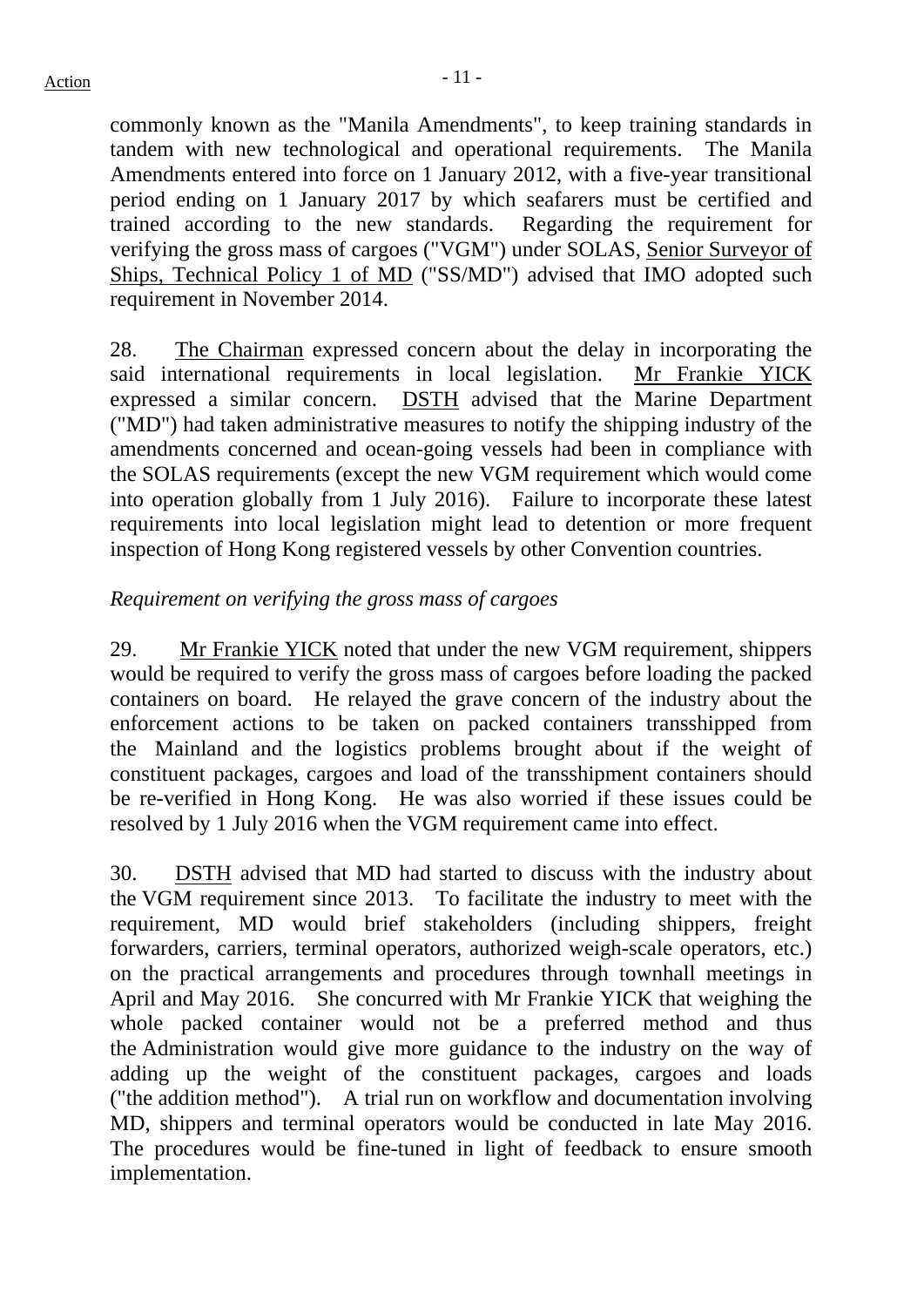31. On enforcement, DSTH remarked that transshipment containers from the Mainland which already had their weight verified at their ports of origin would not require re-verification in Hong Kong and VGM documentation obtained in accordance with the guidelines published by Mainland authorities would be accepted by MD. It was estimated that the new requirement would apply to about 4 600 twenty-foot equivalent units daily. SS/MD supplemented that shippers of these affected containers could register with MD for verifying the gross weight of their containers by the addition method and MD would accept the VGM documentation provided by the registered shippers using such method. MD would conduct random checks on the compliance of 150 registered shippers annually and conduct spot checks at the container terminals by weighing the packed containers.

## *Training and certification requirements for seafarers*

32. Miss CHAN Yuen-han enquired about the implementation of the training and certification requirements for seafarers in accordance with the Manila Amendments, measures to be taken by MD to retain these seafarers and their promotion prospects. Chief, Marine Accident Investigation and Shipping Security Policy of MD advised that institutions such as the Maritime Services Training Institute had already been providing the necessary trainings to seafarers in implementing the Manila Amendments. MD would issue certificates to seafarers who had completed the trainings to prove that they were in compliance with the requirements. He added that seafarers were required to obtain different kinds of certificate of proficiency in order to discharge the corresponding duties and this requirement should be considered separately from their promotional prospects.

# *High speed craft*

33. In response to Miss CHAN Yuen-han's enquiry, DSTH advised that high speed crafts travelling between Hong Kong and Macau/Mainland had not been included in the 2000 International Code of Safety for High Speed Craft adopted by IMO. Nevertheless, the Administration would cover them when amending the local legislation to reflect the new SOLAS requirements.

#### Conclusion

34. Summing up, the Chairman concluded that members endorsed in principle the proposed legislative amendments for incorporation in local legislation. The Panel noted that the legislative amendments in relation to the SOLAS and STCW requirements would be tabled at Legislative Council ("LegCo") by negative vetting.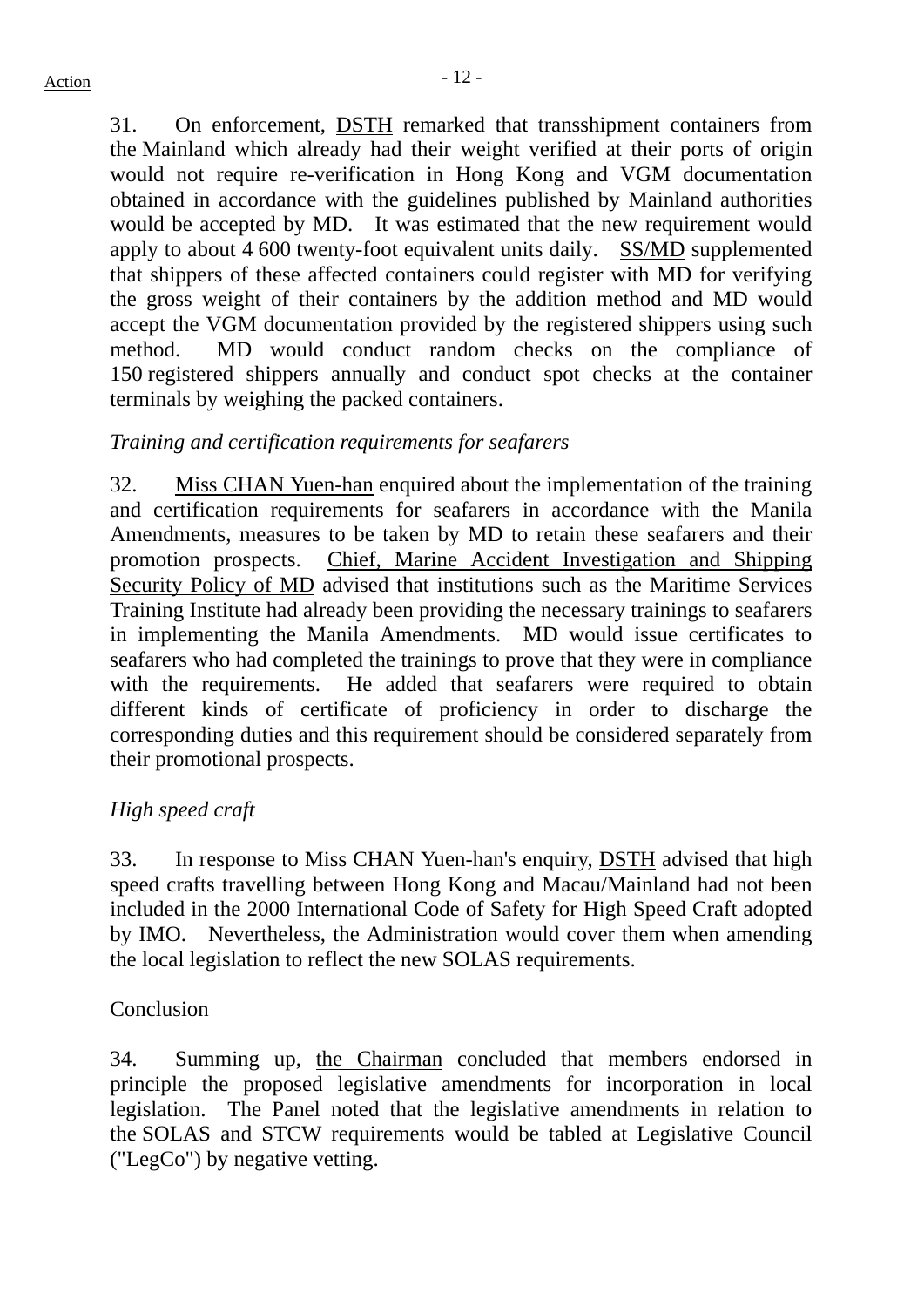# **VI. Proposed amendments to the Pilotage Order (Cap. 84C) and Pilotage (Dues) Order (Cap. 84D)**

- $(LC$  Paper No.  $CB(4)850/15-16(06)$  Administration's paper on Pilotage (Amendment) Order 2016 and Pilotage (Dues) (Amendment) Order 2016
- LC Paper No.  $CB(4)850/15-16(07)$  Paper on the Pilotage Order (Cap. 84C) and Pilotage (Dues) Order (Cap. 84D) prepared by the Legislative Council Secretariat (background brief))

35. DSTH briefed members on the proposed amendments to the Pilotage Order (Cap. 84C) and the Pilotage (Dues) Order (Cap. 84D) under the Pilotage Ordinance (Cap. 84). The proposed amendments were related to pilotage class, experience required for progression of pilots, berth information and the amount of pilotage dues.

#### Discussion

#### *Pilotage class*

36. Given that there had been more vessel collision incidents at the container terminals which were believed to be in relation to the insufficient experience of pilots, Mr Frankie YICK supported the proposal of adding two more levels of Class II pilotage to the existing four-level scale so that pilots could acquire the necessary experience in handling larger vessels in a progressive manner.

37. In response to Miss CHAN Yuen-han's enquiry about the pilotage class of the current 108 licensed pilots, DSTH advised that 92 of them were with a Class I licence while the rest were Class II pilots. DSTH added that pilots were required to accumulate the required experience stipulated in the relevant legislation for advancement.

# *Manpower supply of pilots*

38. Noting that the retirement age of licensed pilots had been extended and the requirement of compulsory pilotage for vessels under 3 000 gross tonnage on certain routes had been removed, Mr Frankie YICK enquired if these measures had helped alleviate the problem of manpower shortage of pilots. DSTH advised that the number of licensed pilots was maintained at around 105 to 108 and the Maritime and Aviation Training Fund was in place to support the